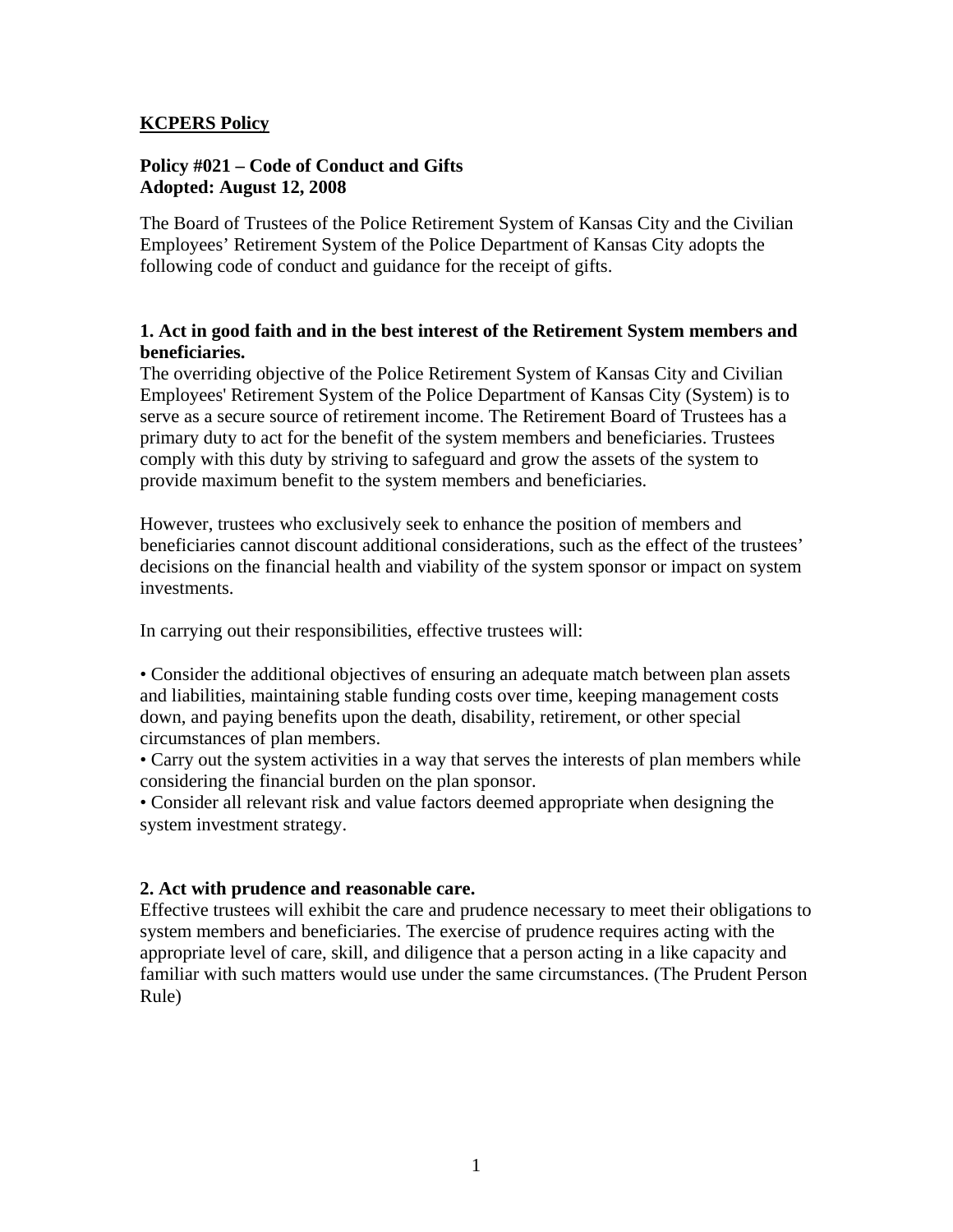In the context of serving as a trustee, The Prudent Person Rule requires:

• Acting in a judicious manner to avoid harming system members and beneficiaries.

• Acting in good faith, without improper motive or purpose.

• Exercising power and discretion consistently.

• Following the investment parameters set forth by the Retirement Board Investment Policy and applicable regulations.

• Having appropriate knowledge of and skill in balancing risk and return by seeking appropriate levels of diversification.

Retirement systems typically employ experts to advise, direct, and implement the decisions of their trustees. Both internal staff and external consultants are retained for this purpose. These "designees" thereby partner with the trustees in carrying out the responsibilities set forth in this policy.

Trustees can rely on external third-party service providers and professional consultants provided that the trustees have made reasonable and diligent effort to:

• Determine that the service providers act with appropriate skill, competence, and diligence.

• Determine that third-party experts are independent and free of conflicts of interest and have the proper incentives to act in the best interests of the fund members.

• Ensure that the designees' decisions have a reasonable and adequate basis and that the decision process is adequately documented.

However, although the delegation of certain trustee responsibilities to experts is a prudent option, the trustees retain the ultimate fiduciary duty and responsibility to monitor the experts and to ensure that the delegated responsibilities are carried out appropriately.

# **3. Act with skill, competence, and diligence.**

Skill and diligence require trustees to be knowledgeable about the matters and duties with which they have been entrusted. Ignorance of a situation or an improper course of action on matters for which the trustee is responsible, or should at least be aware, is a violation of this policy. Improper or ill-advised decisions can be costly to the system and detrimental to the members and beneficiaries. Prior to taking action on behalf of the system, effective trustees and/or their designees analyze the potential investment opportunities and act only after undertaking due diligence to ensure they have sufficient knowledge about specific investments or strategies.

Effective trustees will have knowledge and understanding of:

- Missouri and Federal laws related to the system.
- System funding and liabilities.
- System policies.
- The basic structure and function of the system asset classes and investment strategies.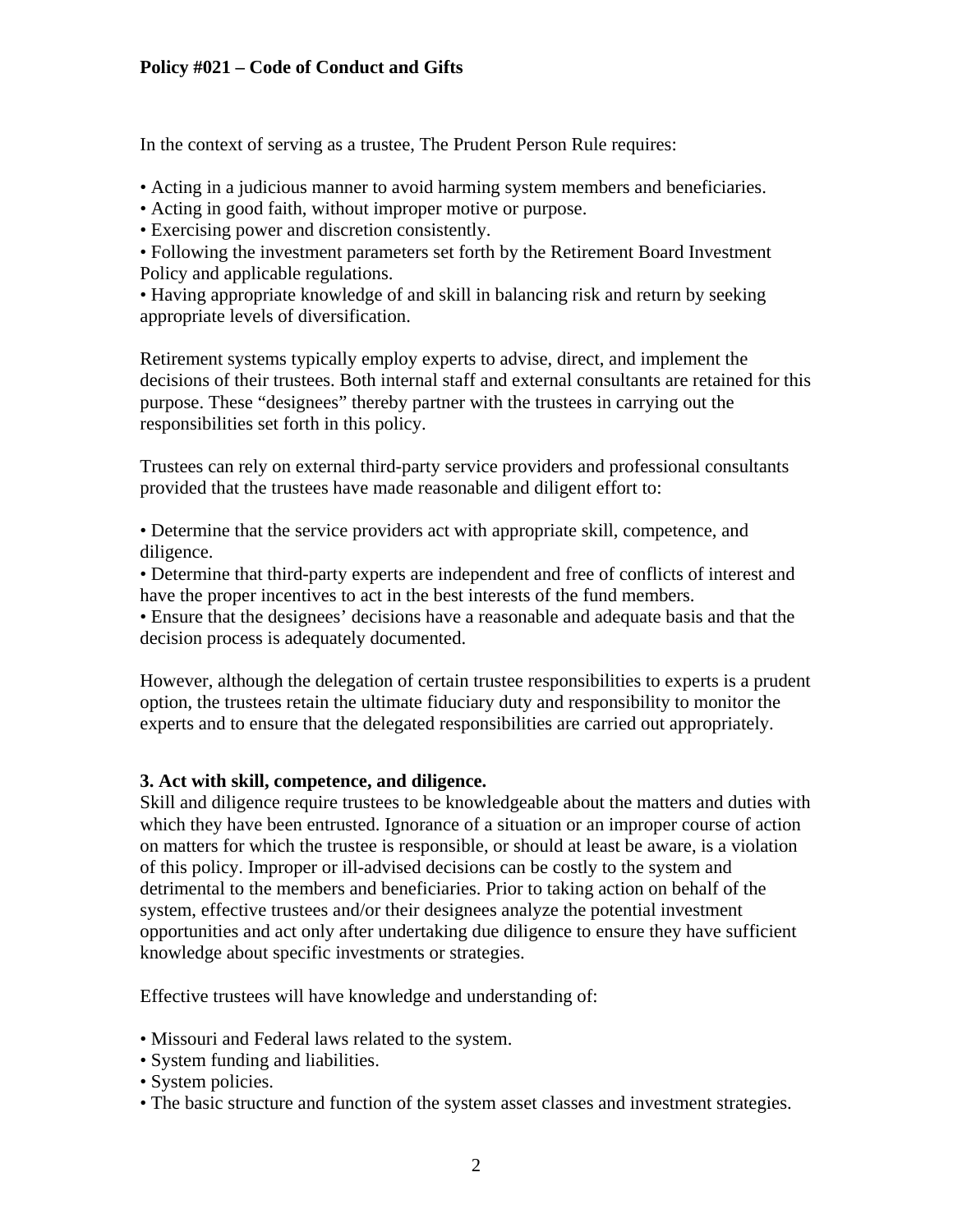• Investment research and assumptions, such as risks, inflation, and rates of return, as well as the thoroughness of the analysis performed, the timeliness and completeness of the information, and the objectivity and independence of the source.

Trustees are expected to take any training or educational opportunities necessary to ensure that their level of knowledge and understanding about pensions and investments remains current. A lack of appropriate understanding or knowledge should not be a reason for trustees to fail to take action on behalf of members or beneficiaries.

Incumbent trustees and the Pension Systems Manager have a responsibility to ensure that new trustees receive proper training and education to fulfill their duties.

## **4. Maintain independence and objectivity by, among other actions, avoiding conflicts of interest, refraining from self-dealing, and refusing any gift that could reasonably be expected to affect trustee loyalty.**

Effective trustees endeavor to avoid actual and potential conflicts of interest between their work with the system and other personal or outside interests. The potential for conflicts of interest can be many and varied, but the interests of system members and beneficiaries are paramount.

Effective trustees:

• Strive to avoid even the appearance of impropriety. Outside duties or responsibilities should not influence decisions because the trustee acts primarily for the beneficiaries and members of the system.

• Do not solicit political or other contributions from current or potential vendors to the retirement system, either personally or on behalf of another.

• Do not put themselves in a position where their interests and the interests of the system conflict. Trustees who are also system members or beneficiaries should take precautions to avoid any personal profit at the expense of the system.

• Refuse to accept gifts or entertainment of more than a minimal value from vendors, consultants, potential investment targets, or other business partners. The Retirement Board prohibits the acceptance of any cash gifts. As an appendix to this policy the Retirement Board established guidance limiting the acceptance of travel, entertainment, and gifts in a variety of contexts.

To the extent conflicts may not be avoided, effective trustees recognize and take appropriate measures to deal with and manage the conflict, such as:

• Disclosing all real or perceived conflicts of interests. All business relationships with current or prospective vendors shall be reported to the Retirement Board on a signed document upon establishment of such relationship.

• Abstaining from a vote or excluding themselves from any deliberations in which they are in direct conflict.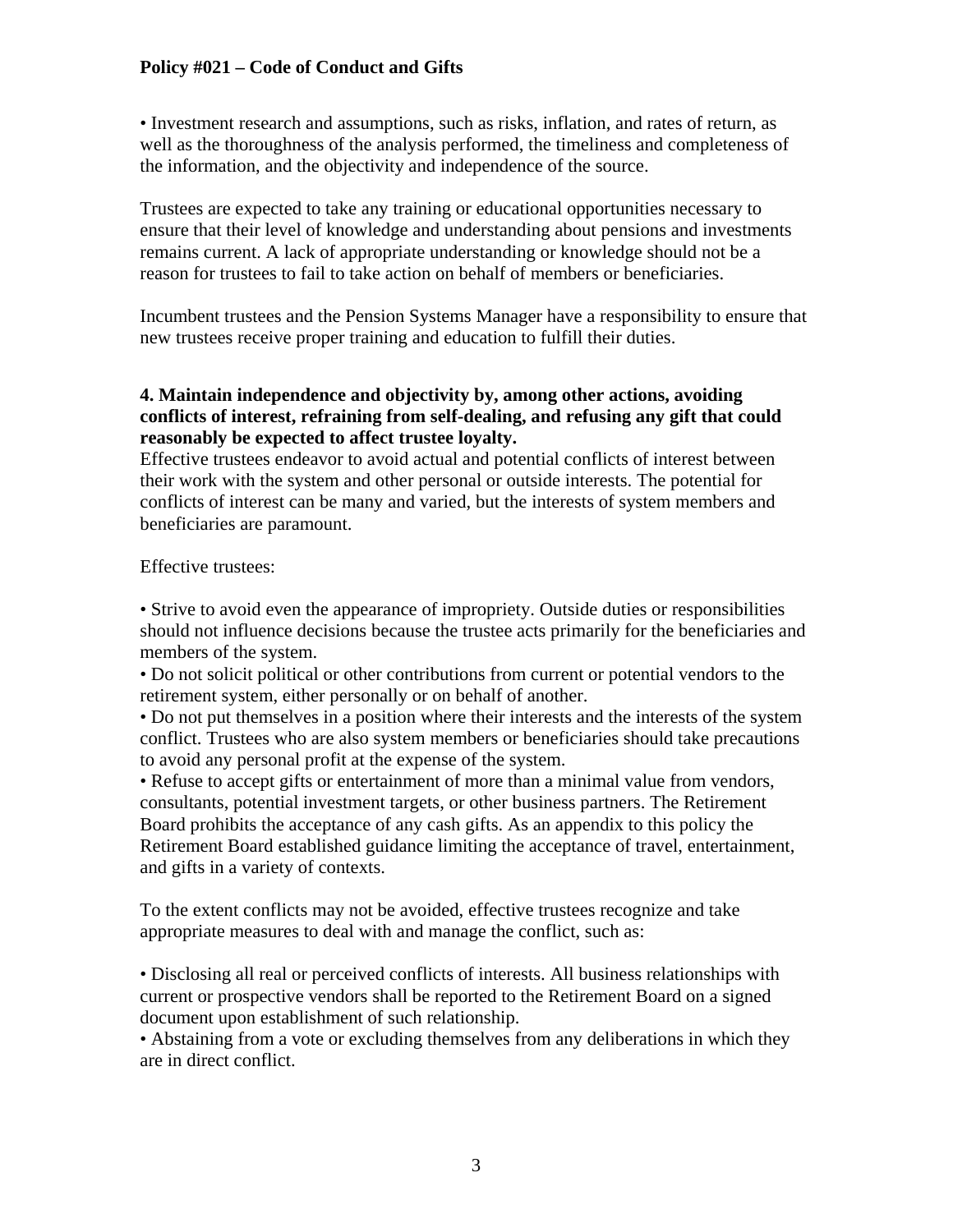The overriding principle is that trustees should act in the best interests of the members and beneficiaries of the system and disclose any conflicts of interest.

## **5. Deal fairly, objectively, and impartially with all members and beneficiaries.**

To maintain the trust that members and beneficiaries of the system place in them, trustees deal with all system members and beneficiaries in a fair and objective manner. Effective trustees do not give preferential treatment to members within a particular class of members or otherwise favor one class over the others. The system has different types of members: active members who are making contributions and accruing benefits, deferred vested members who have left employment but have not withdrawn their member contributions and will become entitled to future benefits upon reaching eligibility, and retirees and beneficiaries who are currently receiving retirement benefits. Effective trustees balance the interests of all types of members, treating each category of member fairly.

## **6. Maintain confidentiality of system, participant, and beneficiary information.**

Effective trustees hold strictly confidential all information communicated to them in the context of their duty to the system, and they take all reasonable measures to preserve this confidentiality. This discretion applies to information related to individual members and beneficiaries as well as any information that may affect the system's competitive ability (e.g., detailed security transactions, investment holdings, private equity transactions, and merger and acquisition information). Effective trustees ensure that the system has in place practices that address how confidential retirement system information is collected, used, stored, and protected and should ensure that this practice extends to external agents and delegates.

# **Appendix on Travel, Entertainment, and Gifts**

Definition of Gifts – Anything of **tangible** value given without adequate consideration and shall include, but not be limited to any payment of cash, or receipt of goods or services. Meals, refreshments and entertainment are usually considered as **intangibles** and are dealt with separately in this policy. Food or entertainment received other than as a guest of persons physically present is a gift under this policy.

### Gifts, Travel and Expenses

System trustees and employees shall not solicit any benefit from any source which is a current or prospective vendor or consultant of the system. It is the policy of the Retirement Board that all trustees, employees, and consultants of the system be careful about accepting any gifts from any other source, particularly those sources which are current or prospective vendors or consultants of the System. All trustees and employees of the system shall file a signed annual report on a form provided by the system disclosing the receipt of any gift with a fair market value of greater than \$50 (including applicable taxes) from any source which is a current or prospective consultant or vendor of the system.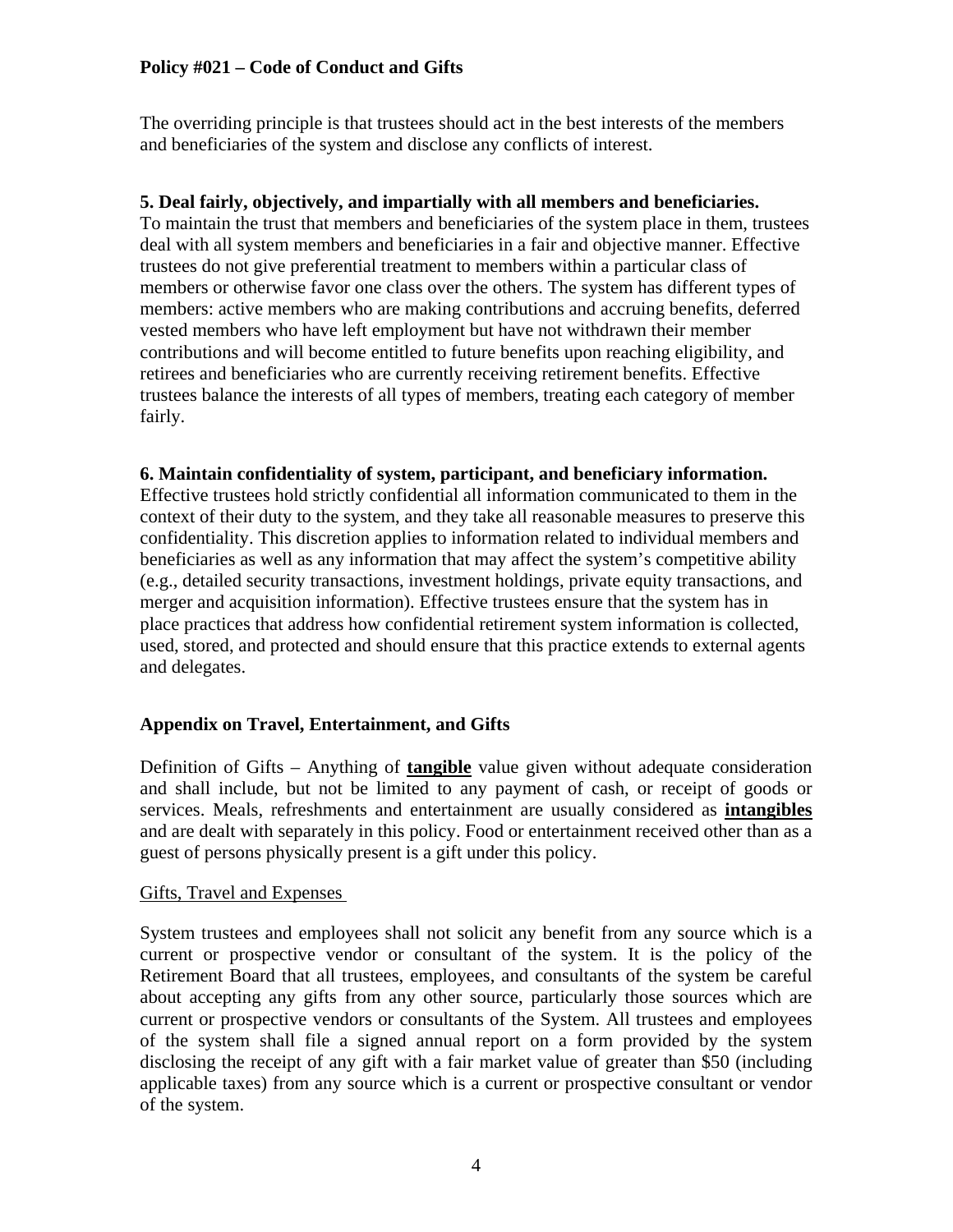Each trustee and employee of the system shall file a signed report of all tangible and intangible gifts as required by this policy. The form shall note the source of the gift, the dates received, and the estimated market value of the gift. Reports shall be filed no later than fifteen days after the end of each calendar year, and if a trustee or employee has no such gift to report, a statement to that effect must be filed. The reporting period shall begin with the adoption of this policy.

If edible products are sent to the Retirement System office by a current or prospective consultant or vendor, a report of the date and approximate value will be placed in the system's records and the material placed in a publicly accessible area for general consumption.

If a gift is returned to the sender or donated to a suitable charity immediately upon its receipt, then reporting of the gift is required. Any gift, the receipt of which is prohibited by this policy, shall be returned to its source whenever possible.

No trustee or employee shall receive any gift through an intermediary, if the person knows, or has reason to know, that the gift has originated from another source.

In no event shall any trustee or employee accept a gift, if the source of the gift is not identified. If the source of any gift cannot be ascertained, the gift shall be donated to a suitable charitable organization.

Under no circumstances shall a Trustee or employee accept a cash gift.

### Travel and Related Expenses

It shall be the policy of the Retirement Board that wherever possible, the expenses of travel, lodging, meals, and incidentals for its trustees and employees traveling on official business on behalf of the Retirement Board shall be paid by the system, with the exception of current vendor annual meetings or client conferences. Approval will not be needed for the first four seminars, conventions, conferences or other educational functions attended per trustee in any fiscal year. In-state functions do not count toward the four-event threshold. The Retirement Board must approve the travel and related expenses beyond the first four seminars, conventions, conferences or other educational functions attended in any fiscal year.

In no event shall any trustee or employee accept any vendor or consultant provided expenses related to travel, other than working meals or ground transportation, the purpose of which is to determine the selection of new contractors or to determine the assignment of continuing or additional business to existing vendors or consultants

### Miscellaneous - Intangibles

Acceptance by trustees or employees of any "favor" or complimentary work or analysis, offered or performed by a current or prospective vendor or consultant of the system, intended to benefit personally the involved individual is prohibited.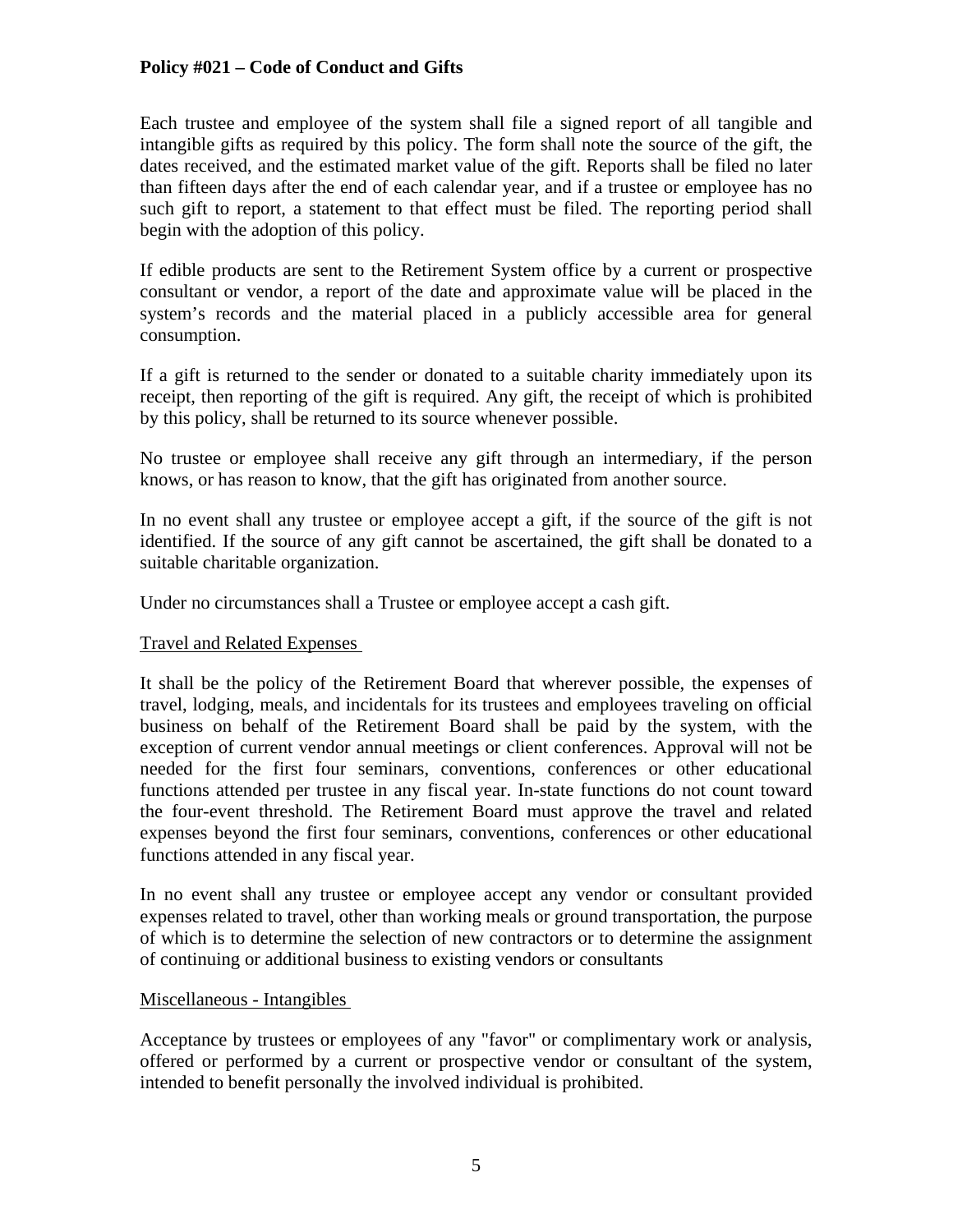Acceptance by a trustee or employee of more than four invitations annually from any one current or prospective vendor or consultant to entertainment, including, but not limited to meals, refreshment, or entry fees is strongly discouraged.

### General Provisions

No trustee or employee shall use their position with the system to solicit business for their own account or the account of an immediate relative or business associate without prior written disclosure to the Retirement Board.

Trustees and employees should also disclose all personal relationships that reasonably could be expected to interfere with their ability to make unbiased and objective recommendations and decisions.

Nothing in this policy shall excuse any trustee or employee from any other restrictions of state or federal law concerning conflicts of interest and fiduciary duties.

Violation of this policy will result in corrective action, up to and including termination of contract or relationship with the system, discipline or initiation of removal action pursuant to any and all applicable laws.

### Reports from Vendors and Consultants

All System contracts with vendors and consultants will include a requirement that thereafter records will be maintained and filed annually with the system. All vendors and consultants must report:

- A. Any finders fees, commissions or similar payments, made to anyone whomsoever as consideration for the placement of business with the vendor or consultant;
- B. Any gifts, food, lodging, transportation, or entertainment expense above the minimum reporting limitation contained in this policy for the recipient (See examples later in this policy.);
- C. Any direct or indirect benefit to a trustee or employee other than food, lodging, transportation, entertainment or gifts; and,
- D. The extent, amount and placement of any directed business, other than directed brokerage placed in accordance with a resolution adopted by the Retirement Board in an open meeting, which was in any way associated with the party's relationship with the system.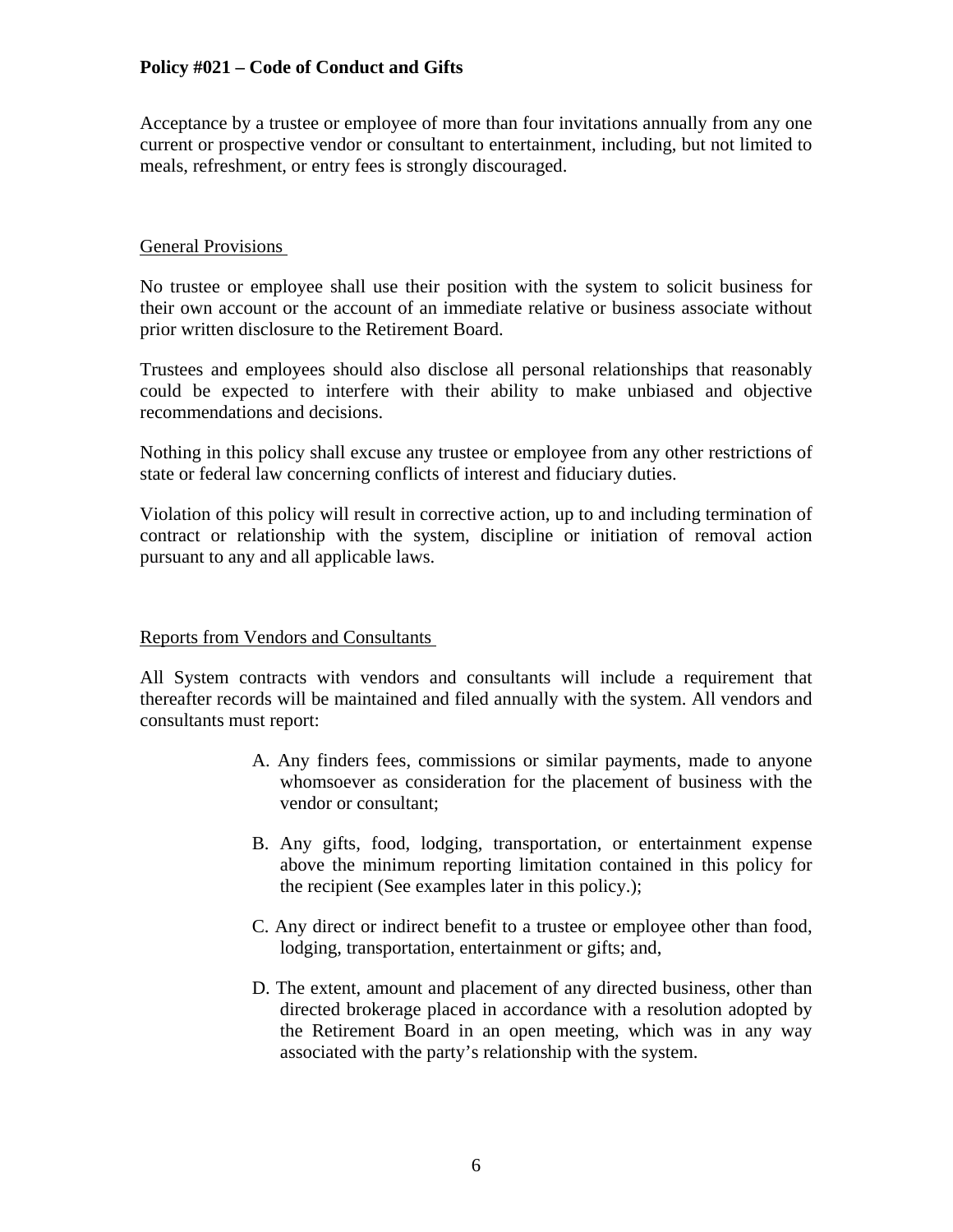Violation of this policy will result in corrective action, up to and including termination of contract or relationship with the system.

### Examples of Situations Requiring or Not Requiring Reporting

## Reporting Not Required

- A. A vendor invites a trustee to attend a sporting event at no cost to the trustee. The vendor's cost for tickets and refreshments exceed \$50 (including taxes). The vendor and the trustee both attend the event. Because the vendor accompanies the trustee to this event, no reporting is required by the vendor or the trustee.
- B. A vendor invites several trustees and employees to a dinner at a restaurant and the cost of the dinner exceeds \$50 (including taxes) per person. The vendor and the system representatives attend the dinner. Because the vendor accompanies the system representatives to the dinner, no reporting is required by the vendor or the system representatives.
- C. While attending a conference, a system employee attends a reception sponsored and attended by vendors. Neither the vendors nor the employee are required to report the value of the reception because it is widely attended and the vendors are present.
- D. While attending a conference a system employee and all other attendees of the conference receive a bag with various gifts and the aggregate value of the gifts is under \$50 (including taxes). Because the value of the gifts is under \$50 (including taxes), no reporting is required by the employee or the vendor.
- E. While attending a conference, a trustee and all other attendees of the conference receive an item such as a shirt/sweater or briefcase type bag with the vendors name on it. This does not need to be reported because items with vendors logos and/or company name are advertising and do not have retail value.
- F. A trustee attends a conference as a speaker and in return the conference pays for transportation, meals and lodging. This is an honorarium and does not require reporting by the trustee or the conference sponsor.